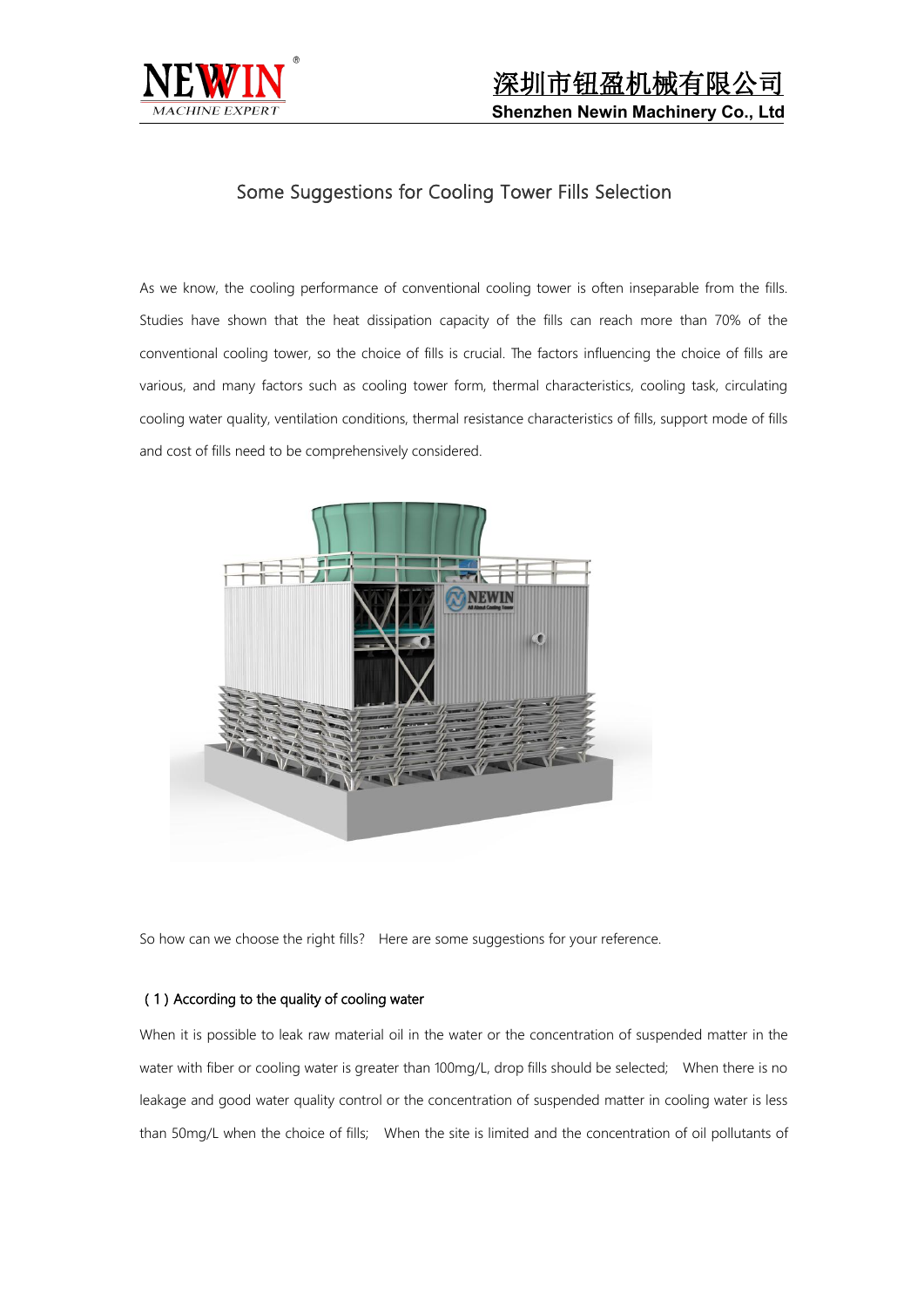

raw materials or suspended matter of cooling water is between 50mg/L and 100mg/L, dropping film mixed packing should be selected.

#### (2)Choose according to cooling tower type

Counter flow cooling tower packing is often installed above the air inlet of the cooling tower, it will make the tower total height and cost reduced if use fill film type or drip film type, the general engineering design is preferred; And the cross flow cooling tower fills height and tower air inlet height is the same, conducive to the use of high drip type fills. Of course, drip film type or film type height is not a restriction, can also be used. However, the fills packing depth has a direct impact on the overall size of the cooling tower, so the fills should be compared with the height of the cooling tower body. Generally speaking, the ratio of the fills height and depth of the leaching packing is between 2.0  $\sim$  2.5.

#### (3)Select according to the inlet water temperature

It is well known that the fills of different materials has its different applicable temperature. In fact, even if the material is the same, the type is different, the temperature resistance and physical properties may also be very different. Such as the current widely used plastic cooling tower material: modified polyvinyl chloride (PVC), chlorinated polyvinyl chloride (CPVC), polypropylene (PP). Research data show that modified polyvinyl chloride (PVC) in the tower water temperature is not more than 45℃ when the use of the best, and chlorinated polyvinyl chloride (CPVC) hydrophilicity is worse than modified polyvinyl chloride (PVC), heat dissipation performance is not as good as the former, Polypropylene (PP) is poor in aging resistance and flammable in low temperature environment; When the inlet water temperature is over 45℃, the temperature resistance of chlorinated polyvinyl chloride (CPVC) and polypropylene (PP) fills is obviously better than that of modified Polyvinyl chloride (PVC), so the fills should be preferentially used. When the water temperature into the tower exceeds 60℃, polypropylene (PP) has a better selection effect because of its higher temperature resistance. When the water temperature in the tower exceeds 70℃ or higher, the three plastics mentioned above are no longer suitable, and other high-temperature resistant materials such as aluminum alloy should be considered.

#### (4)Select one based on the fan characteristics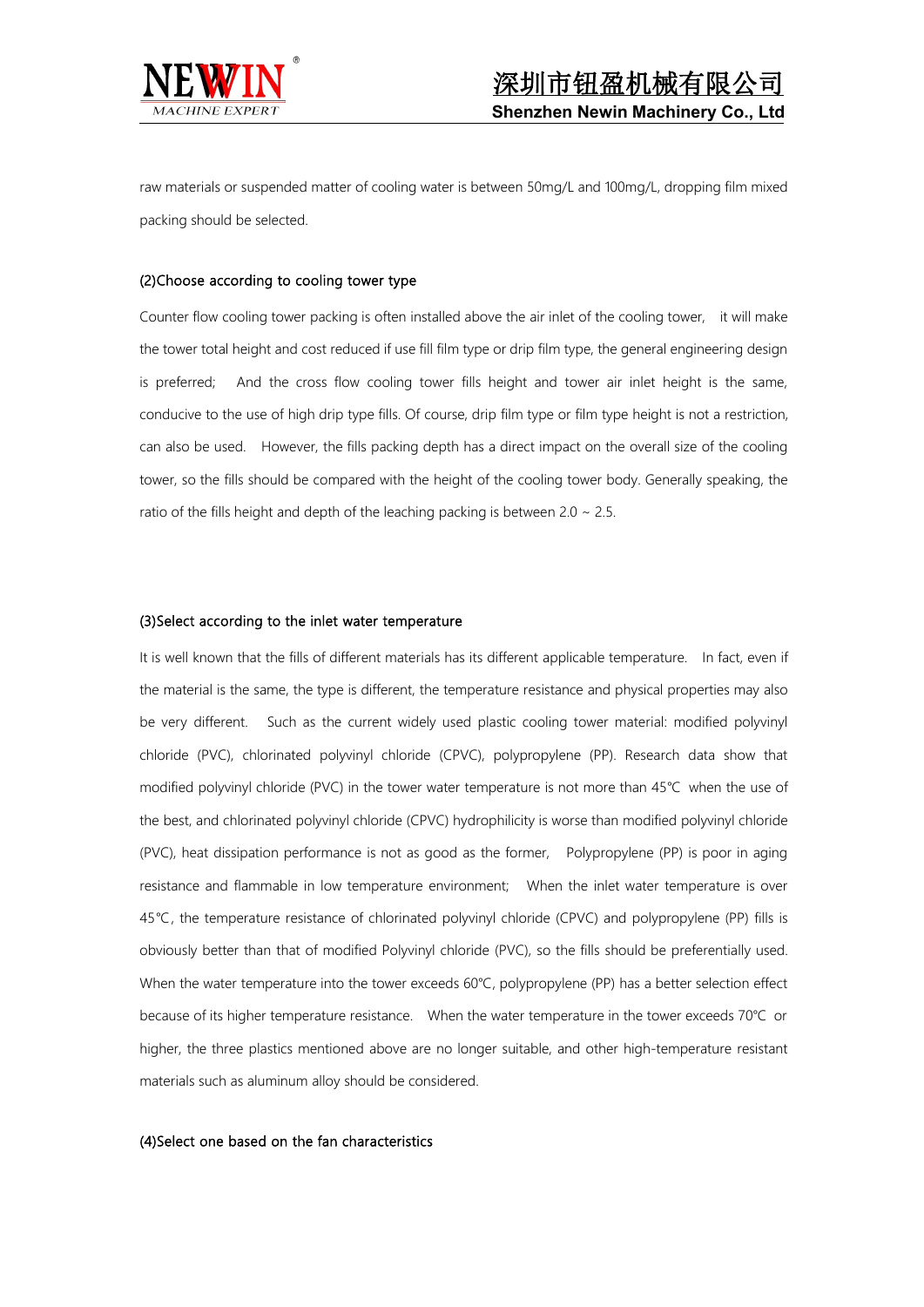

The thermal and resistance characteristics of the fills should be evaluated comprehensively in combination with the characteristics of the fan, and the one with the greatest cooling capacity should be selected under the same design conditions. Because the thermal performance of the fills is good, the resistance is often high. In the natural tower, the resistance of the fills is balanced by the pumping force of the tower, and the pumping force is proportional to the density difference of the air in and out of the fills. Generally speaking, the fills with high thermal performance, the gas-water ratio is relatively low, and the air density difference is larger, which can improve the pumping force. In the ventilating mechanical cooling tower, the suction force is provided by the wind pressure of the fan, and the actual working wind pressure of the fan is proportional to the air density. When the fills with a relatively low gas-water ratio is used, the air density at the outlet of the tower is relatively low, which has the effect of reducing the wind pressure, which is just the opposite to the former. It can be seen from the calculation and comparison of some examples that the order of some fills with better thermal performance will be reversed when they are used in the mechanical ventilation cooling tower in the natural tower, so the selection of fills should be combined with the characteristics of the fan for comprehensive evaluation.

## (5)Select according to packing arrangement

For large cooling towers, when the fills installation method is lifting, the shaking of the fills should be fully considered. The fills assembly form should be stable, convenient for construction and daily maintenance. In addition, when the fills block is simply supported on the supporting trabecula, the supporting beam should adopt the structure of small width and small ventilation resistance, and the middle distance of the beam should match the optimal size of the simply supported fills block. When supporting grids are used, the design span of simply supported grids should be the same as the span of supporting beams, the corrosion resistance of the grids should be suitable for the fills, and the influence of the grids on the ventilation resistance should be considered.

In short, for the fills, after fully considering various conditions, it is advisable to choose fills with good thermal and resistance properties, good stiffness, corrosion resistance, aging resistance, and flame retardant properties.